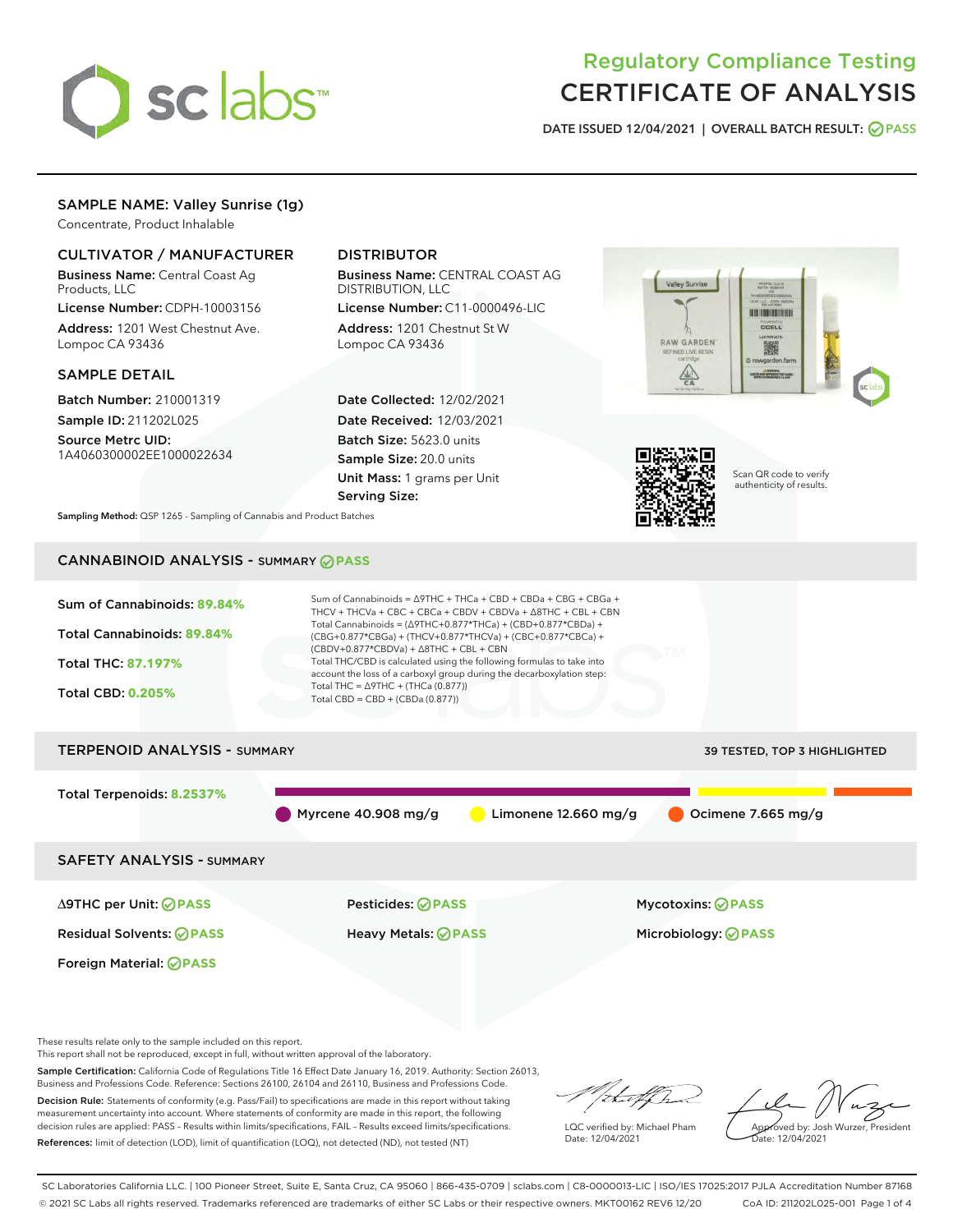



VALLEY SUNRISE (1G) | DATE ISSUED 12/04/2021 | OVERALL BATCH RESULT: @ PASS

#### CANNABINOID TEST RESULTS - 12/04/2021 2 PASS

Tested by high-performance liquid chromatography with diode-array detection (HPLC-DAD). **Method:** QSP 1157 - Analysis of Cannabinoids by HPLC-DAD

#### TOTAL CANNABINOIDS: **89.84%**

Total Cannabinoids (Total THC) + (Total CBD) + (Total CBG) + (Total THCV) + (Total CBC) + (Total CBDV) + ∆8THC + CBL + CBN

TOTAL THC: **87.197%** Total THC (∆9THC+0.877\*THCa)

TOTAL CBD: **0.205%** Total CBD (CBD+0.877\*CBDa)

TOTAL CBG: 1.557% Total CBG (CBG+0.877\*CBGa) TOTAL THCV: 0.49%

Total THCV (THCV+0.877\*THCVa) TOTAL CBC: ND Total CBC (CBC+0.877\*CBCa)

TOTAL CBDV: ND Total CBDV (CBDV+0.877\*CBDVa)

| <b>COMPOUND</b>            | LOD/LOQ<br>(mg/g) | <b>MEASUREMENT</b><br><b>UNCERTAINTY</b><br>(mg/g) | <b>RESULT</b><br>(mg/g) | <b>RESULT</b><br>(%) |
|----------------------------|-------------------|----------------------------------------------------|-------------------------|----------------------|
| <b>A9THC</b>               | 0.06 / 0.26       | ±29.996                                            | 871.97                  | 87.197               |
| <b>CBG</b>                 | 0.06 / 0.19       | ±0.613                                             | 15.57                   | 1.557                |
| <b>THCV</b>                | 0.1/0.2           | ±0.24                                              | 4.9                     | 0.49                 |
| <b>CBN</b>                 | 0.1/0.3           | ±0.15                                              | 2.3                     | 0.23                 |
| <b>CBD</b>                 | 0.07/0.29         | ±0.095                                             | 2.05                    | 0.205                |
| $\triangle$ 8THC           | 0.1/0.4           | ±0.13                                              | 1.6                     | 0.16                 |
| <b>THCa</b>                | 0.05/0.14         | N/A                                                | <b>ND</b>               | <b>ND</b>            |
| <b>THCVa</b>               | 0.07/0.20         | N/A                                                | <b>ND</b>               | <b>ND</b>            |
| <b>CBDa</b>                | 0.02/0.19         | N/A                                                | <b>ND</b>               | <b>ND</b>            |
| <b>CBDV</b>                | 0.04/0.15         | N/A                                                | <b>ND</b>               | <b>ND</b>            |
| <b>CBDVa</b>               | 0.03/0.53         | N/A                                                | <b>ND</b>               | <b>ND</b>            |
| <b>CBGa</b>                | 0.1 / 0.2         | N/A                                                | <b>ND</b>               | <b>ND</b>            |
| <b>CBL</b>                 | 0.06 / 0.24       | N/A                                                | <b>ND</b>               | <b>ND</b>            |
| <b>CBC</b>                 | 0.2 / 0.5         | N/A                                                | <b>ND</b>               | <b>ND</b>            |
| <b>CBCa</b>                | 0.07/0.28         | N/A                                                | <b>ND</b>               | <b>ND</b>            |
| <b>SUM OF CANNABINOIDS</b> |                   |                                                    | 898.4 mg/g              | 89.84%               |

#### **UNIT MASS: 1 grams per Unit**

| ∆9THC per Unit                         | 1120 per-package limit | 871.97 mg/unit | <b>PASS</b> |
|----------------------------------------|------------------------|----------------|-------------|
| <b>Total THC per Unit</b>              |                        | 871.97 mg/unit |             |
| <b>CBD</b> per Unit                    |                        | $2.05$ mg/unit |             |
| <b>Total CBD per Unit</b>              |                        | $2.05$ mg/unit |             |
| <b>Sum of Cannabinoids</b><br>per Unit |                        | 898.4 mg/unit  |             |
| <b>Total Cannabinoids</b><br>per Unit  |                        | 898.4 mg/unit  |             |

# TERPENOID TEST RESULTS - 12/04/2021

Terpene analysis utilizing gas chromatography-flame ionization detection (GC-FID). **Method:** QSP 1192 - Analysis of Terpenoids by GC-FID

| <b>COMPOUND</b>          | LOD/LOQ<br>(mg/g) | <b>MEASUREMENT</b><br><b>UNCERTAINTY</b><br>(mg/g) | <b>RESULT</b><br>(mg/g)                         | <b>RESULT</b><br>(%) |
|--------------------------|-------------------|----------------------------------------------------|-------------------------------------------------|----------------------|
| <b>Myrcene</b>           | 0.008 / 0.025     | ±0.5277                                            | 40.908                                          | 4.0908               |
| Limonene                 | 0.005 / 0.016     | ±0.1810                                            | 12.660                                          | 1.2660               |
| Ocimene                  | 0.011 / 0.038     | ±0.2460                                            | 7.665                                           | 0.7665               |
| $\beta$ Caryophyllene    | 0.004 / 0.012     | ±0.1944                                            | 5.461                                           | 0.5461               |
| $\alpha$ Pinene          | 0.005 / 0.017     | ±0.0273                                            | 3.173                                           | 0.3173               |
| Linalool                 | 0.009 / 0.032     | ±0.1080                                            | 2.841                                           | 0.2841               |
| $\beta$ Pinene           | 0.004 / 0.014     | ±0.0316                                            | 2.751                                           | 0.2751               |
| Terpinolene              | 0.008 / 0.026     | ±0.0433                                            | 2.114                                           | 0.2114               |
| $\alpha$ Humulene        | 0.009/0.029       | ±0.0388                                            | 1.208                                           | 0.1208               |
| <b>Terpineol</b>         | 0.016 / 0.055     | ±0.0669                                            | 1.090                                           | 0.1090               |
| Fenchol                  | 0.010 / 0.034     | ±0.0405                                            | 1.047                                           | 0.1047               |
| $trans-\beta$ -Farnesene | 0.008 / 0.025     | ±0.0109                                            | 0.307                                           | 0.0307               |
| Camphene                 | 0.005 / 0.015     | ±0.0029                                            | 0.254                                           | 0.0254               |
| Valencene                | 0.009 / 0.030     | ±0.0134                                            | 0.194                                           | 0.0194               |
| <b>Borneol</b>           | 0.005 / 0.016     | ±0.0080                                            | 0.190                                           | 0.0190               |
| Fenchone                 | 0.009 / 0.028     | ±0.0040                                            | 0.139                                           | 0.0139               |
| $\alpha$ Phellandrene    | 0.006 / 0.020     | ±0.0011                                            | 0.079                                           | 0.0079               |
| $\gamma$ Terpinene       | 0.006 / 0.018     | ±0.0013                                            | 0.075                                           | 0.0075               |
| $\alpha$ Terpinene       | 0.005 / 0.017     | ±0.0011                                            | 0.073                                           | 0.0073               |
| $\alpha$ Bisabolol       | 0.008 / 0.026     | ±0.0036                                            | 0.068                                           | 0.0068               |
| Nerolidol                | 0.009 / 0.028     | ±0.0042                                            | 0.067                                           | 0.0067               |
| 3 Carene                 | 0.005 / 0.018     | ±0.0009                                            | 0.062                                           | 0.0062               |
| Citronellol              | 0.003 / 0.010     | ±0.0016                                            | 0.033                                           | 0.0033               |
| Eucalyptol               | 0.006 / 0.018     | ±0.0006                                            | 0.025                                           | 0.0025               |
| Sabinene Hydrate         | 0.006 / 0.022     | ±0.0009                                            | 0.024                                           | 0.0024               |
| Sabinene                 | 0.004 / 0.014     | ±0.0002                                            | 0.016                                           | 0.0016               |
| Geraniol                 | 0.002 / 0.007     | ±0.0006                                            | 0.013                                           | 0.0013               |
| p-Cymene                 | 0.005 / 0.016     | N/A                                                | <loq< th=""><th><loq< th=""></loq<></th></loq<> | <loq< th=""></loq<>  |
| Nerol                    | 0.003 / 0.011     | N/A                                                | <loq< th=""><th><loq< th=""></loq<></th></loq<> | <loq< th=""></loq<>  |
| Caryophyllene<br>Oxide   | 0.010 / 0.033     | N/A                                                | $<$ LOQ                                         | $<$ LOQ              |
| Guaiol                   | 0.009 / 0.030     | N/A                                                | 100                                             | $<$ LOQ              |
| (-)-Isopulegol           | 0.005 / 0.016     | N/A                                                | <b>ND</b>                                       | ND                   |
| Camphor                  | 0.006 / 0.019     | N/A                                                | <b>ND</b>                                       | <b>ND</b>            |
| Isoborneol               | 0.004 / 0.012     | N/A                                                | <b>ND</b>                                       | <b>ND</b>            |
| Menthol                  | 0.008 / 0.025     | N/A                                                | ND                                              | ND                   |
| $R-(+)$ -Pulegone        | 0.003 / 0.011     | N/A                                                | ND                                              | ND                   |
| <b>Geranyl Acetate</b>   | 0.004 / 0.014     | N/A                                                | <b>ND</b>                                       | <b>ND</b>            |
| $\alpha$ Cedrene         | 0.005 / 0.016     | N/A                                                | ND                                              | ND                   |
| Cedrol                   | 0.008 / 0.027     | N/A                                                | <b>ND</b>                                       | ND                   |
| <b>TOTAL TERPENOIDS</b>  |                   |                                                    | 82.537 mg/g                                     | 8.2537%              |

SC Laboratories California LLC. | 100 Pioneer Street, Suite E, Santa Cruz, CA 95060 | 866-435-0709 | sclabs.com | C8-0000013-LIC | ISO/IES 17025:2017 PJLA Accreditation Number 87168 © 2021 SC Labs all rights reserved. Trademarks referenced are trademarks of either SC Labs or their respective owners. MKT00162 REV6 12/20 CoA ID: 211202L025-001 Page 2 of 4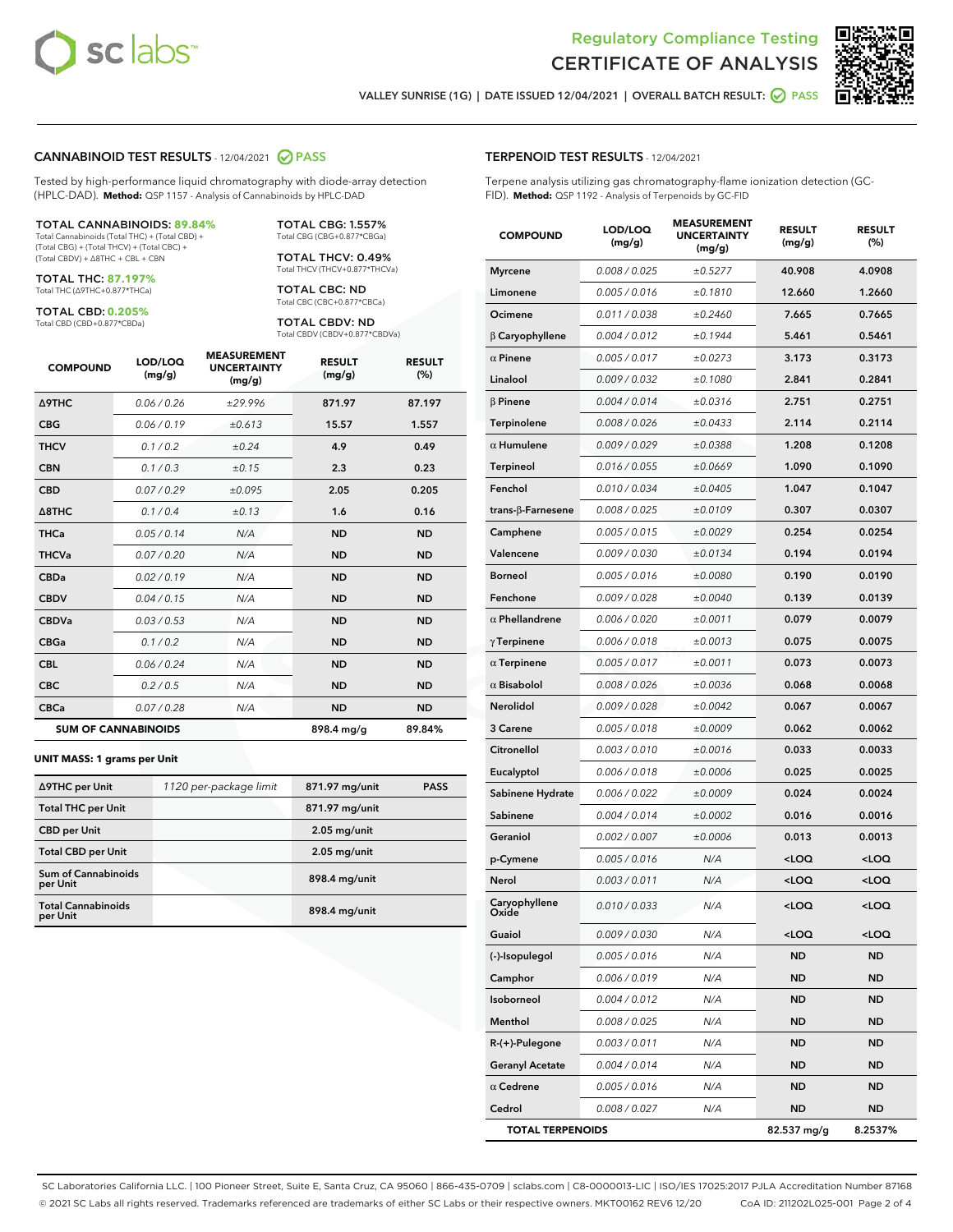



VALLEY SUNRISE (1G) | DATE ISSUED 12/04/2021 | OVERALL BATCH RESULT:  $\bigcirc$  PASS

# CATEGORY 1 PESTICIDE TEST RESULTS - 12/04/2021 2 PASS

Pesticide and plant growth regulator analysis utilizing high-performance liquid chromatography-mass spectrometry (HPLC-MS) or gas chromatography-mass spectrometry (GC-MS). \*GC-MS utilized where indicated. **Method:** QSP 1212 - Analysis of Pesticides and Mycotoxins by LC-MS or QSP 1213 - Analysis of Pesticides by GC-MS

| <b>COMPOUND</b>             | LOD/LOQ<br>$(\mu g/g)$ | <b>ACTION</b><br><b>LIMIT</b><br>$(\mu g/g)$ | <b>MEASUREMENT</b><br><b>UNCERTAINTY</b><br>$(\mu g/g)$ | <b>RESULT</b><br>$(\mu g/g)$ | <b>RESULT</b> |
|-----------------------------|------------------------|----------------------------------------------|---------------------------------------------------------|------------------------------|---------------|
| Aldicarb                    | 0.03 / 0.08            | $\ge$ LOD                                    | N/A                                                     | <b>ND</b>                    | <b>PASS</b>   |
| Carbofuran                  | 0.02/0.05              | $>$ LOD                                      | N/A                                                     | <b>ND</b>                    | <b>PASS</b>   |
| Chlordane*                  | 0.03 / 0.08            | $\geq$ LOD                                   | N/A                                                     | <b>ND</b>                    | <b>PASS</b>   |
| Chlorfenapyr*               | 0.03/0.10              | $\ge$ LOD                                    | N/A                                                     | <b>ND</b>                    | <b>PASS</b>   |
| Chlorpyrifos                | 0.02 / 0.06            | $\ge$ LOD                                    | N/A                                                     | <b>ND</b>                    | <b>PASS</b>   |
| Coumaphos                   | 0.02 / 0.07            | $>$ LOD                                      | N/A                                                     | <b>ND</b>                    | <b>PASS</b>   |
| Daminozide                  | 0.02/0.07              | $\ge$ LOD                                    | N/A                                                     | <b>ND</b>                    | <b>PASS</b>   |
| <b>DDVP</b><br>(Dichlorvos) | 0.03/0.09              | $\ge$ LOD                                    | N/A                                                     | <b>ND</b>                    | <b>PASS</b>   |
| <b>Dimethoate</b>           | 0.03/0.08              | $\ge$ LOD                                    | N/A                                                     | <b>ND</b>                    | <b>PASS</b>   |
| Ethoprop(hos)               | 0.03/0.10              | $\ge$ LOD                                    | N/A                                                     | <b>ND</b>                    | <b>PASS</b>   |
| Etofenprox                  | 0.02/0.06              | $>$ LOD                                      | N/A                                                     | <b>ND</b>                    | <b>PASS</b>   |
| Fenoxycarb                  | 0.03 / 0.08            | $\ge$ LOD                                    | N/A                                                     | <b>ND</b>                    | <b>PASS</b>   |
| Fipronil                    | 0.03 / 0.08            | $>$ LOD                                      | N/A                                                     | <b>ND</b>                    | <b>PASS</b>   |
| Imazalil                    | 0.02 / 0.06            | $\ge$ LOD                                    | N/A                                                     | <b>ND</b>                    | <b>PASS</b>   |
| Methiocarb                  | 0.02 / 0.07            | $\ge$ LOD                                    | N/A                                                     | <b>ND</b>                    | <b>PASS</b>   |
| Methyl<br>parathion         | 0.03/0.10              | $\ge$ LOD                                    | N/A                                                     | <b>ND</b>                    | <b>PASS</b>   |
| <b>Mevinphos</b>            | 0.03/0.09              | $>$ LOD                                      | N/A                                                     | <b>ND</b>                    | <b>PASS</b>   |
| Paclobutrazol               | 0.02 / 0.05            | $\ge$ LOD                                    | N/A                                                     | <b>ND</b>                    | <b>PASS</b>   |
| Propoxur                    | 0.03 / 0.09            | $\ge$ LOD                                    | N/A                                                     | <b>ND</b>                    | <b>PASS</b>   |
| Spiroxamine                 | 0.03 / 0.08            | $\ge$ LOD                                    | N/A                                                     | <b>ND</b>                    | <b>PASS</b>   |
| <b>Thiacloprid</b>          | 0.03/0.10              | $\ge$ LOD                                    | N/A                                                     | <b>ND</b>                    | <b>PASS</b>   |

# CATEGORY 2 PESTICIDE TEST RESULTS - 12/04/2021 @ PASS

| <b>COMPOUND</b>          | LOD/LOO<br>$(\mu g/g)$ | <b>ACTION</b><br>LIMIT<br>$(\mu g/g)$ | <b>MEASUREMENT</b><br><b>UNCERTAINTY</b><br>$(\mu g/g)$ | <b>RESULT</b><br>$(\mu g/g)$ | <b>RESULT</b> |
|--------------------------|------------------------|---------------------------------------|---------------------------------------------------------|------------------------------|---------------|
| Abamectin                | 0.03/0.10              | 0.1                                   | N/A                                                     | <b>ND</b>                    | <b>PASS</b>   |
| Acephate                 | 0.02/0.07              | 0.1                                   | N/A                                                     | <b>ND</b>                    | <b>PASS</b>   |
| Acequinocyl              | 0.02/0.07              | 0.1                                   | N/A                                                     | <b>ND</b>                    | <b>PASS</b>   |
| Acetamiprid              | 0.02/0.05              | 0.1                                   | N/A                                                     | <b>ND</b>                    | <b>PASS</b>   |
| Azoxystrobin             | 0.02/0.07              | 0.1                                   | N/A                                                     | <b>ND</b>                    | <b>PASS</b>   |
| <b>Bifenazate</b>        | 0.01/0.04              | 0.1                                   | N/A                                                     | <b>ND</b>                    | <b>PASS</b>   |
| <b>Bifenthrin</b>        | 0.02 / 0.05            | 3                                     | N/A                                                     | <b>ND</b>                    | <b>PASS</b>   |
| <b>Boscalid</b>          | 0.03/0.09              | 0.1                                   | N/A                                                     | <b>ND</b>                    | <b>PASS</b>   |
| Captan                   | 0.19/0.57              | 0.7                                   | N/A                                                     | <b>ND</b>                    | <b>PASS</b>   |
| Carbaryl                 | 0.02/0.06              | 0.5                                   | N/A                                                     | <b>ND</b>                    | <b>PASS</b>   |
| Chlorantranilip-<br>role | 0.04/0.12              | 10                                    | N/A                                                     | <b>ND</b>                    | <b>PASS</b>   |
| Clofentezine             | 0.03/0.09              | 0.1                                   | N/A                                                     | <b>ND</b>                    | <b>PASS</b>   |

# CATEGORY 2 PESTICIDE TEST RESULTS - 12/04/2021 continued

| <b>COMPOUND</b>               | LOD/LOQ<br>(µg/g) | <b>ACTION</b><br><b>LIMIT</b><br>$(\mu g/g)$ | <b>MEASUREMENT</b><br><b>UNCERTAINTY</b><br>$(\mu g/g)$ | <b>RESULT</b><br>(µg/g) | <b>RESULT</b> |
|-------------------------------|-------------------|----------------------------------------------|---------------------------------------------------------|-------------------------|---------------|
| Cyfluthrin                    | 0.12 / 0.38       | $\overline{c}$                               | N/A                                                     | <b>ND</b>               | <b>PASS</b>   |
| Cypermethrin                  | 0.11 / 0.32       | 1                                            | N/A                                                     | ND                      | <b>PASS</b>   |
| Diazinon                      | 0.02 / 0.05       | 0.1                                          | N/A                                                     | ND                      | <b>PASS</b>   |
| Dimethomorph                  | 0.03 / 0.09       | 2                                            | N/A                                                     | ND                      | <b>PASS</b>   |
| Etoxazole                     | 0.02 / 0.06       | 0.1                                          | N/A                                                     | <b>ND</b>               | <b>PASS</b>   |
| Fenhexamid                    | 0.03 / 0.09       | 0.1                                          | N/A                                                     | <b>ND</b>               | <b>PASS</b>   |
| Fenpyroximate                 | 0.02 / 0.06       | 0.1                                          | N/A                                                     | ND                      | <b>PASS</b>   |
| Flonicamid                    | 0.03 / 0.10       | 0.1                                          | N/A                                                     | ND                      | <b>PASS</b>   |
| Fludioxonil                   | 0.03 / 0.10       | 0.1                                          | N/A                                                     | <b>ND</b>               | <b>PASS</b>   |
| Hexythiazox                   | 0.02 / 0.07       | 0.1                                          | N/A                                                     | ND                      | <b>PASS</b>   |
| Imidacloprid                  | 0.04 / 0.11       | 5                                            | N/A                                                     | ND                      | <b>PASS</b>   |
| Kresoxim-methyl               | 0.02 / 0.07       | 0.1                                          | N/A                                                     | <b>ND</b>               | <b>PASS</b>   |
| <b>Malathion</b>              | 0.03 / 0.09       | 0.5                                          | N/A                                                     | ND                      | <b>PASS</b>   |
| Metalaxyl                     | 0.02 / 0.07       | $\overline{c}$                               | N/A                                                     | ND                      | <b>PASS</b>   |
| Methomyl                      | 0.03 / 0.10       | 1                                            | N/A                                                     | <b>ND</b>               | <b>PASS</b>   |
| Myclobutanil                  | 0.03 / 0.09       | 0.1                                          | N/A                                                     | ND                      | <b>PASS</b>   |
| Naled                         | 0.02 / 0.07       | 0.1                                          | N/A                                                     | ND                      | <b>PASS</b>   |
| Oxamyl                        | 0.04 / 0.11       | 0.5                                          | N/A                                                     | ND                      | <b>PASS</b>   |
| Pentachloronitro-<br>benzene* | 0.03 / 0.09       | 0.1                                          | N/A                                                     | ND                      | <b>PASS</b>   |
| Permethrin                    | 0.04 / 0.12       | 0.5                                          | N/A                                                     | <b>ND</b>               | <b>PASS</b>   |
| Phosmet                       | 0.03 / 0.10       | 0.1                                          | N/A                                                     | <b>ND</b>               | <b>PASS</b>   |
| Piperonylbu-<br>toxide        | 0.02 / 0.07       | 3                                            | N/A                                                     | ND                      | <b>PASS</b>   |
| Prallethrin                   | 0.03 / 0.08       | 0.1                                          | N/A                                                     | <b>ND</b>               | <b>PASS</b>   |
| Propiconazole                 | 0.02 / 0.07       | 0.1                                          | N/A                                                     | ND                      | <b>PASS</b>   |
| Pyrethrins                    | 0.04 / 0.12       | 0.5                                          | N/A                                                     | ND                      | <b>PASS</b>   |
| Pyridaben                     | 0.02 / 0.07       | 0.1                                          | N/A                                                     | ND                      | <b>PASS</b>   |
| Spinetoram                    | 0.02 / 0.07       | 0.1                                          | N/A                                                     | ND                      | <b>PASS</b>   |
| Spinosad                      | 0.02 / 0.07       | 0.1                                          | N/A                                                     | ND                      | <b>PASS</b>   |
| Spiromesifen                  | 0.02 / 0.05       | 0.1                                          | N/A                                                     | <b>ND</b>               | <b>PASS</b>   |
| Spirotetramat                 | 0.02 / 0.06       | 0.1                                          | N/A                                                     | ND                      | <b>PASS</b>   |
| Tebuconazole                  | 0.02 / 0.07       | 0.1                                          | N/A                                                     | ND                      | <b>PASS</b>   |
| Thiamethoxam                  | 0.03 / 0.10       | 5                                            | N/A                                                     | <b>ND</b>               | <b>PASS</b>   |
| Trifloxystrobin               | 0.03 / 0.08       | 0.1                                          | N/A                                                     | <b>ND</b>               | <b>PASS</b>   |

SC Laboratories California LLC. | 100 Pioneer Street, Suite E, Santa Cruz, CA 95060 | 866-435-0709 | sclabs.com | C8-0000013-LIC | ISO/IES 17025:2017 PJLA Accreditation Number 87168 © 2021 SC Labs all rights reserved. Trademarks referenced are trademarks of either SC Labs or their respective owners. MKT00162 REV6 12/20 CoA ID: 211202L025-001 Page 3 of 4